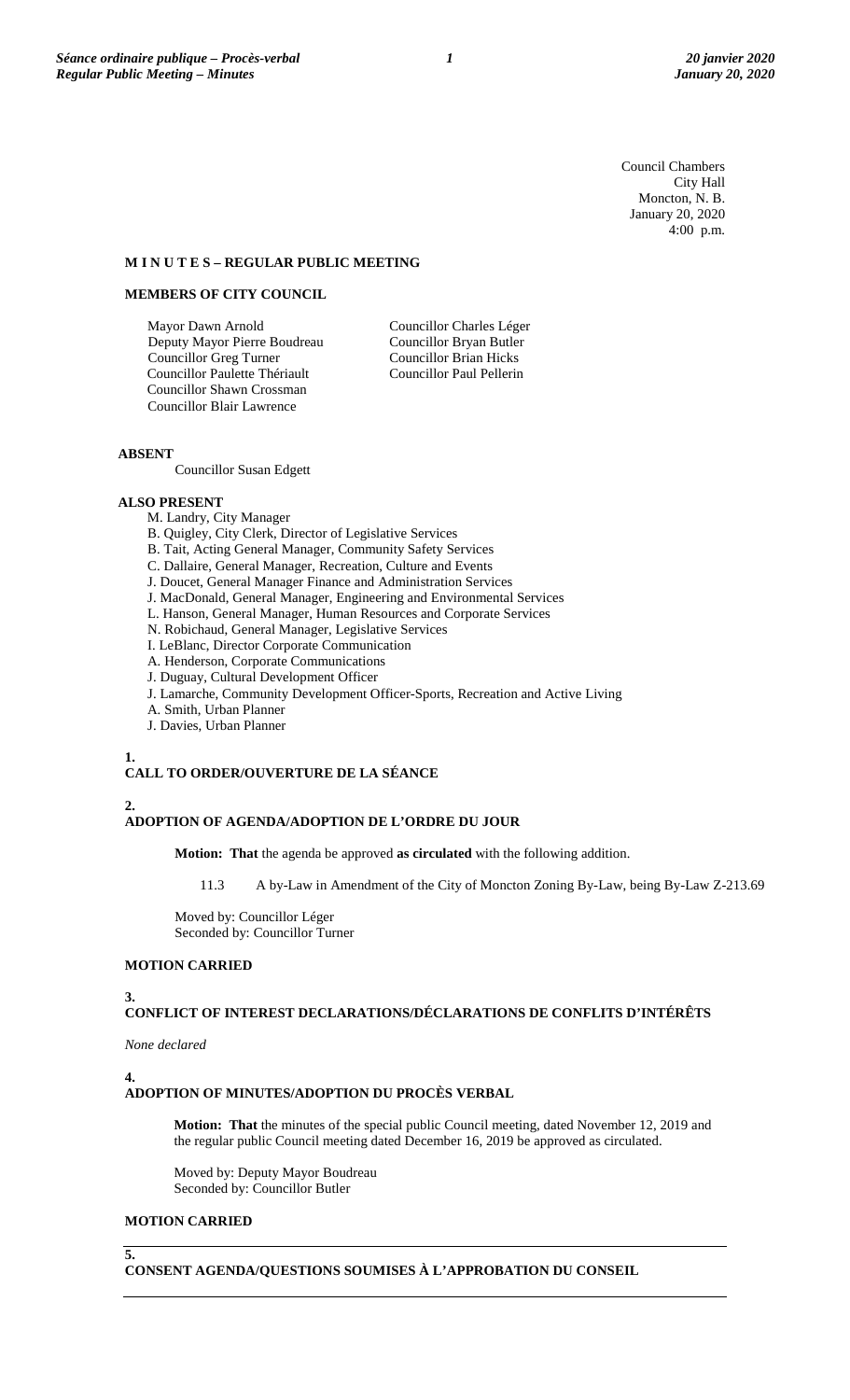**6.**

**7.**

## **PUBLIC AND ADMINISTRATION PRESENTATIONS/ EXPOSÉS DU PUBLIC ET DE L'ADMINISTRATIONS**

## **6.1 PUBLIC PRESENTATIONS/ EXPOSÉS DU PUBLIC**

## **Other Presentation/Autres présentations**

## **6.2 ADMINISTRATION PRESENTATIONS/EXPOSÉS DE L'ADMINISTRATION**

6.2.1 **Presentation** – Moncton Lions Community Centre – Win Pearce, Chair Mr. Pearce came before Council to provide an update on the various services and activities offered at the Moncton Lions Community Centre (MLCC). The MLCC have been offering various social and fitness programs to the 50 and older population since 2011. Currently MLCC has total membership of over 700 and offer 34 programs. Mr. Pearce advised Council that in the past year,

## 6.2.2 **Presentation** – Poets Flyé-es – Community Projects

a bilingual logo has been developed.

Ms. Joanne Duguay, Cultural Development Officer for the City of Moncton, advised Council of the expectation of the poet laureates during their two-year terms:

- Compose and present original poems during official City of Moncton events;
- Read poems of their own or by others at the opening of Moncton City Council meetings twice a year;
- Compose and present poems during the Frye Festival's opening and closing ceremonies, as well as attend many events during the Festival;
- Create and present a poetry-related community project annually.

Moncton's Poets Flyé-es, Kayla Geitzler and Jean-Philippe Raîche, presented Council an overview of their projects, which will be launched at the Frye Festival.

Ms. Geitzler's community project is entitled Chez-nous in Moncton. Chez-nous in Moncton is a multi-lingual poem and video series. Chez-nous will be presented as a condensed text to be read during the  $21^{\text{st}}$  annual Frye Festival. A larger multi-lingual poem will be read into video by a variety of people from the community.

Mr. Raîche's community project will consist of twelve areas, stories and poems. He will collaborate with local photographer Louis-Philippe Chiasson. Photos will be taken of certain areas within the city; however, undistinguishable. These photos will be placed on postcards and the other side will include 4 stories to help identify the place in question. The cards will then be cut in four and distributed throughout the City. The concept is somewhat like trading hockey cards. Cards will be distributed by citizens, coffee shops, businesses in and around the city.

Emilie Turmel, of the Frye Festival thanked the City of Moncton for the continued support of the festival. She advised that the Poet-Flyés are spokespersons for the festival and will provide opening and closing poems.

## **PLANNING MATTERS/ QUESTIONS D'URBANISME**

7.1 **Public Hearing** – Development Charge By-law – Gary Scandlan, Watson & Associates Economist Ltd. – *no objections received*

Mr. Scandlan and Mr. Budd provided an overview of the undertaking by both Urban Planning and Watson & Associates Economist Ltd.in order to bring the Development Charges By-Law to fruition. It was noted that the item before Council is to consider final adoption  $(2^{nd}$  and  $3^{rd}$ readings) of said by-law. A public hearing is a requirement for a new Development Charge By-law under provincial legislation (i.e. Community Planning Act).

The process was developed to establish a charging framework in order to fund facilities and infrastructure needed to grow the community.

- Development Charge By-law will now be used in place of legislation recently removed from the Community Planning Act.
- Charges will be imposed either through a Local Cost Sharing DC (LCSDC) or an Area DC (ADC).
- The use of Development Charges will be guided by a hierarchy of cost recovery methods.
- The proposed by-law and supporting documentation (e.g. Principles Framework and Twin Oaks Extension Background Report) were submitted to and reviewed by the Planning Advisory Committee. The Committee met on December 18, 2019 to provide its views on the proposed by-law and associated documents, in accordance with sections 4 and 110 of the Community Planning Act. The Committee recommends that Council adopt the proposed by-law and supporting documentation, as presented and recommended by administration.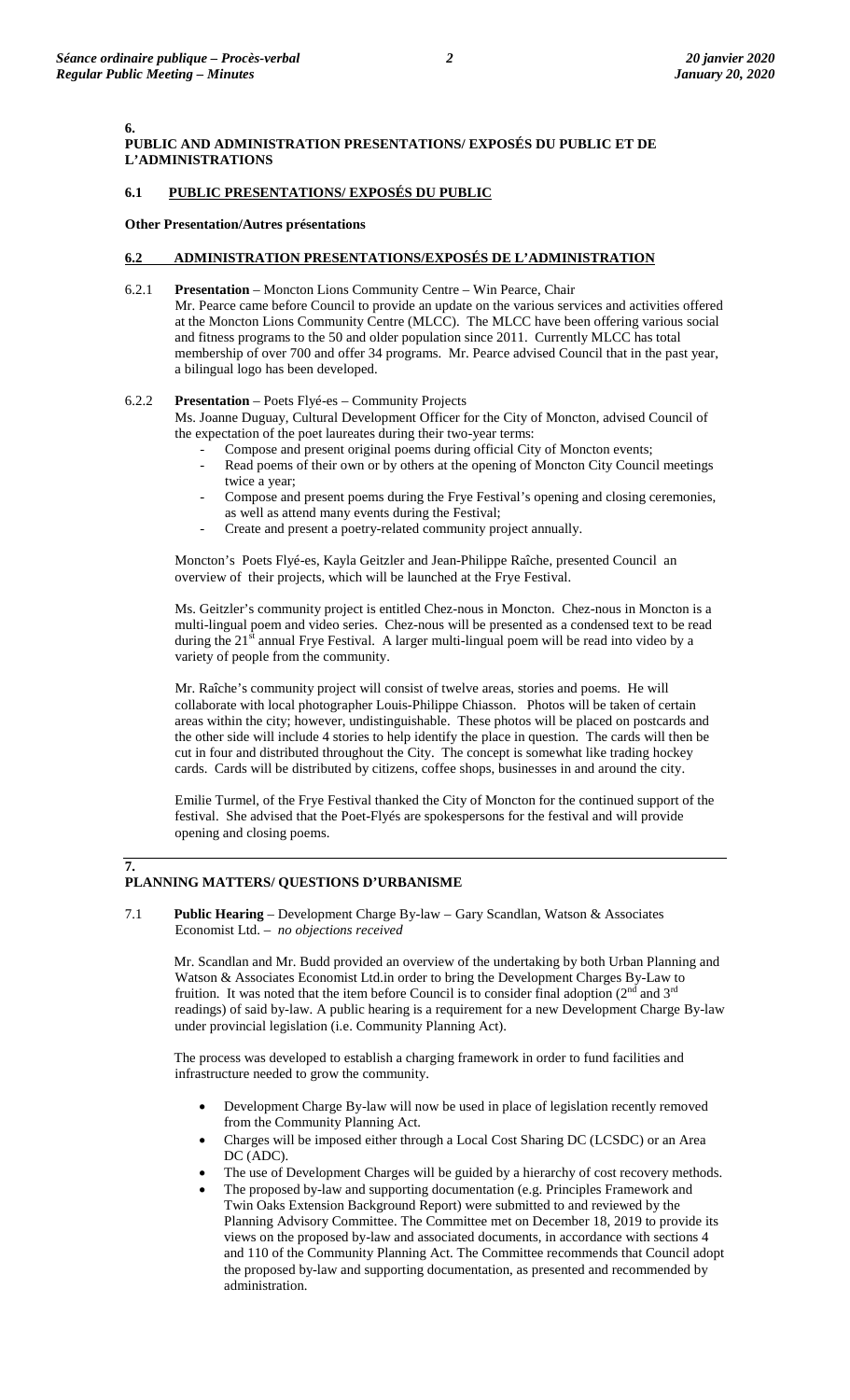Establishment of Reserve Funds

• Establish reserve funds for each of the services identified in the by-law (i.e. water, wastewater, stormwater, roads, transit, and trails)

Categories of Development

Residential Development vs. non-residential development

**Development Charge By-Law** – Twin Oaks Expansion breakdown:

**Categories of Services**

- Sewage **Water**
- Roads
	- Storm sewer
		- Sidewalk
		- Multi-use trail

#### **Timing of Collection**

- Issuance of a certificate of approval for a subdivision;
- Prior to rezoning receiving third reading under the *Community Planning Act*; or
- Prior to receiving a building and development permit

## **Indexing**

Development Charges are to be indexed annually in

Legislative public notices were issued via the City website (posted on December 19, 2019) and in local newspapers (Times and Transcript and Acadie Nouvelle) on December 28, 2019. Notices will again be published in local newspapers on January 15, 2020. Letters were also sent to the registered addresses of owners associated with the properties affected by the proposed By-law (e.g. Rapid Holdings Inc., Cordova Realty, and LaurenAvery Holdings).

The Mayor asked if any objectors were present – no one came forward.

*The Mayor adjourned the public hearing at 5:15 p.m.*

**Motion: That** Council adopt the proposed:

- 1) Development Charge By-law # Z-1519, by giving 2nd and 3rd readings;
- 2) Development Charge Principles Framework; and
- 3) Development Charge Background Study Twin Oaks Extension.

Moved by: Deputy Mayor Boudreau Seconded by: Councillor Hicks

### **MOTION CARRIED**

#### 7.2 **Housekeeping Amendment** – Zoning By-law – Fees and Charges By-law

*Councillor Crossman left the meeting*

Mr. Budd advised Council that the purpose of this housekeeping amendment is to harmonize the recent update to the Fees and Charges By-law with the Zoning By-law.

The Fees and Charges By-law was adopted by Council on December 17, 2018. This By-law is meant to consolidate all fees across City departments, which were previously situated in numerous by-laws. Having all fees in one common by-law allows Council to review in a condensed, streamlined manner on a yearly basis (introduced in December and given final adoption in the New Year, at the next public meeting of Council in January).

As a result of changes and updates to the fee schedule for Building Inspection and Urban Planning, minor changes are required to the Zoning By-law. There are new application categories that need to be framed out to coincide with the amounts listed under the Fees and Charges By-law (e.g. application to amend the Municipal Plan By-law and new values of construction for development permits).

**Motion: That** Council adopt proposed amending Zoning By-law # Z-213.69 by:

- 1) Giving first reading to the By-law;
- 2) Referring the By-law to the Planning Advisory Committee for its written views; and
- 3) Setting a Public Hearing date for February 18, 2020.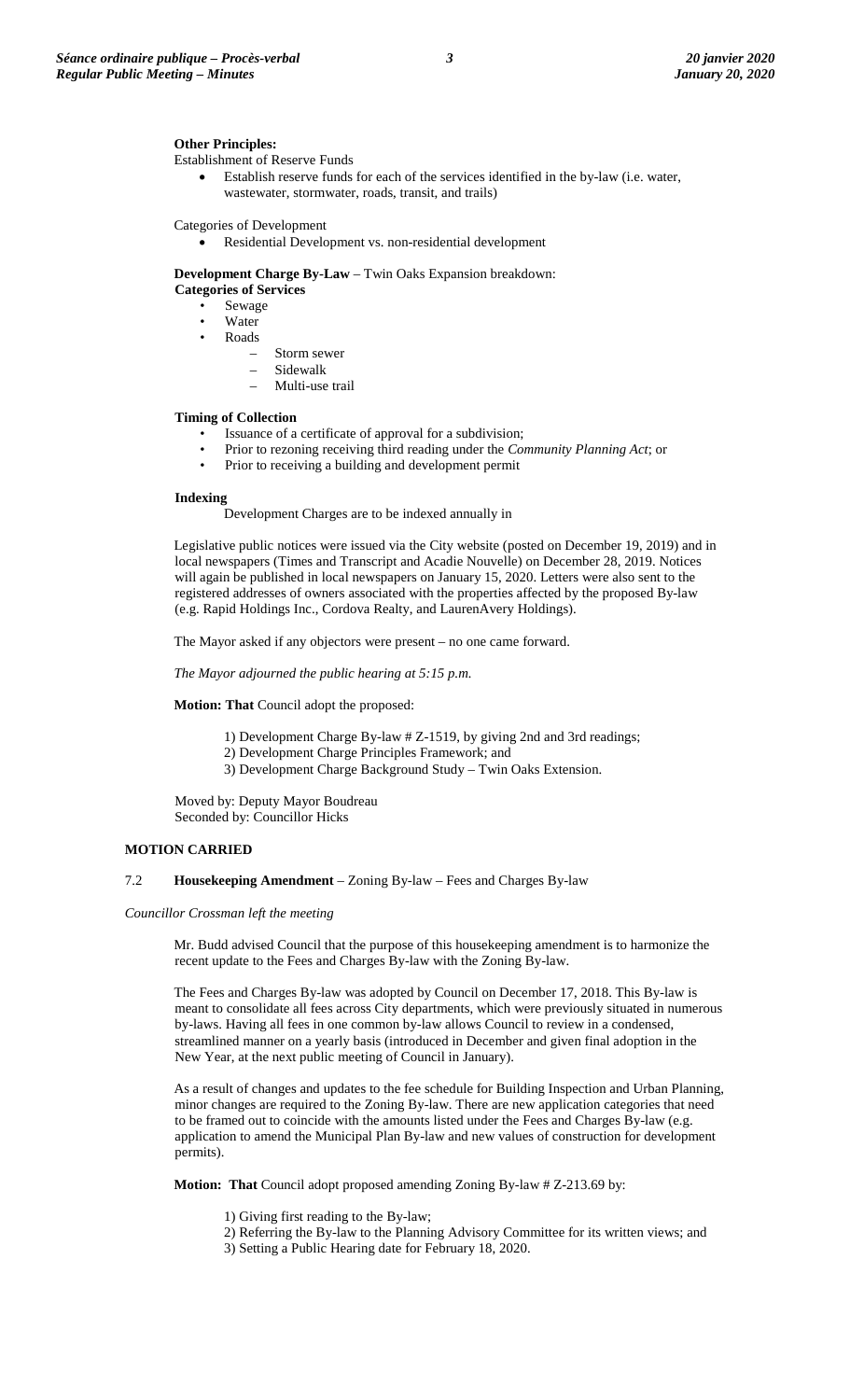Moved by: Councillor Léger Seconded by: Councillor Turner

## **MOTION CARRIED**

*Councillor Crossman return to the meeting*

## **STATEMENTS BY MEMBERS OF COUNCIL/ EXPOSÉS DES MEMBRES DU CONSEIL**

#### *Pierre Boudreau*

• Spoke of the importance of the development charges by-law for the city's future growth.

#### *Greg Turner*

**8.**

- Extended Happy New Year to the citizens of Moncton.
- Spoke of Don MacLellan's retirement from the City of Moncton after 30 years of services.
- Spoke of the recent announcement that the Avenir is ranked in the top 10 in Atlantic Canada for entertainment centre.
- Spoke of the International job fair happening Friday, January 24, 2020 at the Avenir Centre.

#### *Paulette Thériault*

- Extended Happy New Year to citizens.
- Spoke of the responsibility of elected officials to look at all aspect of municipal governance. Economic, environmental, urban plan.
- Spoke of the sale and repurposing of the St. Bernard's Rectory. Spoke of the challenges faced by developers of heritage buildings – such as MHS, Castle Manor, St James Gates.

#### *Blair Lawrence*

• Recognized Myriam Mekni, MAGMA, Executive Director, for her recent award Most Inspiring Immigrant in the Maritimes.

#### *Bryan Butler*

- Made mention of the recent article in the Times Transcript regarding adequate staffing of police officers for Codiac RCMP. He provided Council with the following comparisons:
	- o Fredericton population 58,220 113 officers<br>  $\frac{13}{100}$  Saint John population 70.785 166 officers
	- Saint John population  $70,785$  –166 officers
	- o Greater Moncton population 144,810 150 officers (Moncton alone population is 71,889).

According to Stats Canada average police force with a population of 100,000 the number of officers should total 188.

He reiterated the importance of both Council and Senior Management to revisit the issue of more front line officers, as the increasing substance abuse within the city continues to grow.

## *Dawn Arnold*

- Spoke of the achievements of the City of Moncton over the past year, and what is to come.
	-
	- o Shattering building permits in 2019<br>Cooking forward to becoming a metal Looking forward to becoming a more resilient city.
	- o Opening of the Centennial Beach and the YMCA in the North End
	- o Continue working on the RCMP building<br>
	o Affordable and safe housing strategy
	- Affordable and safe housing strategy

## **9.**

## **REPORTS AND RECOMMENDATIONS FROM COMMITTEES AND PRIVATE MEETINGS/ RAPPORTS ET RECOMMANDATIONS DES COMITÉS ET RÉUNIONS À HUIS CLOS**

9.1 **Recommendation(s)** – Committee of the Whole – December 16, 2019

**Motion: That** Moncton City Council ratify the 'Affordable Housing – Prioritization Policy for Developments,' as approved at the December 16, 2019 Committee of the Whole meeting, to be in effect on March 2, 2020.

Moved by: Councillor Léger Seconded by: Councillor Lawrence

## **MOTION CARRIED**

## **10.**

**REPORTS FROM ADMINISTRATION/ RAPPORTS DE L'ADMINISTRATION**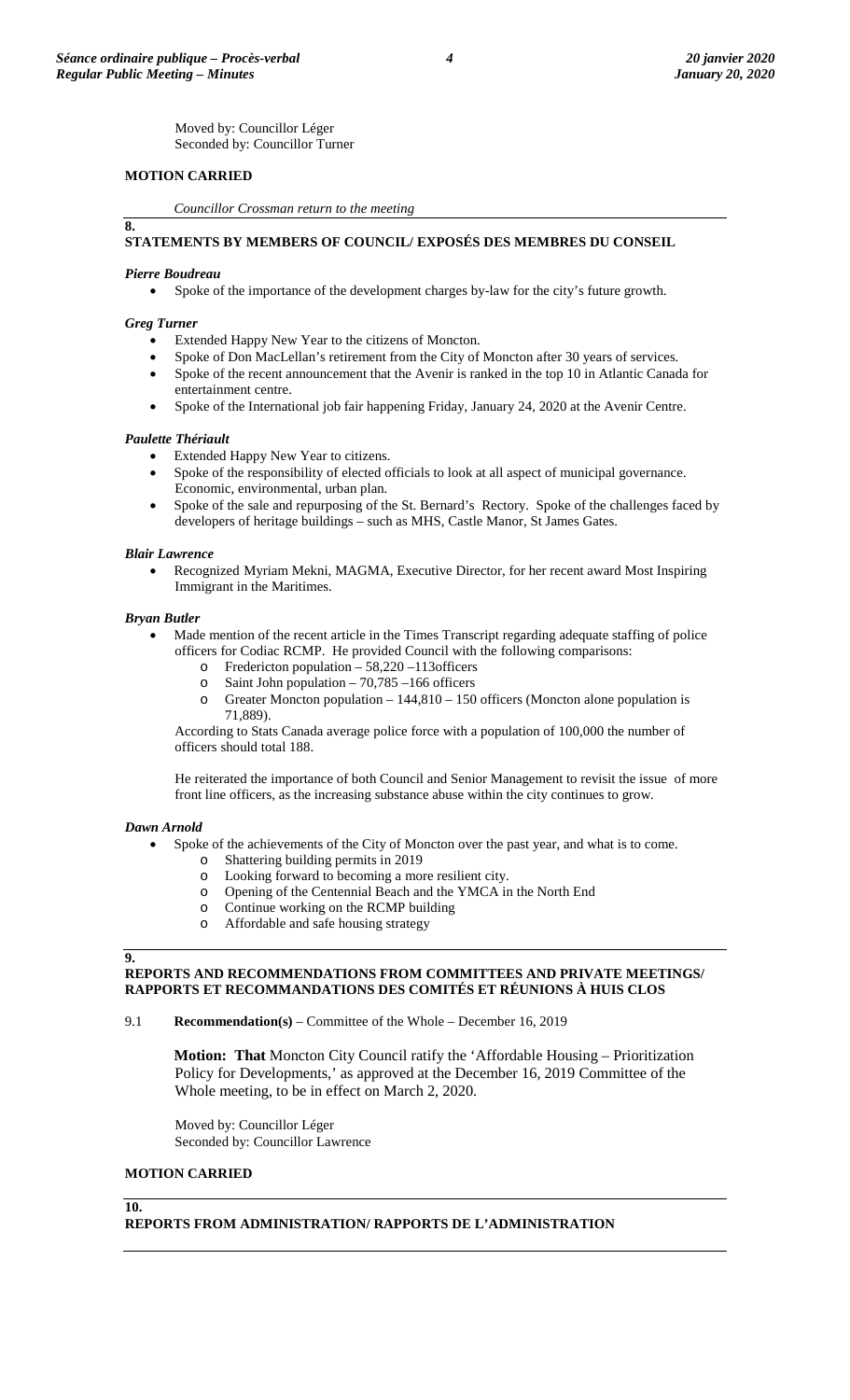#### **11.**

## **READING OF BY-LAWS/ LECTURE D'ARRÊTÉS MUNICIPAUX**

*Pursuant to Section 15.3(a) ii (A&B) of the Local Governance Act the following by-laws were posted on the City of Moncton Internet site for the required time period specified in the Act. The by-laws receive second and third readings by title only.*

11.1 **A By-Law** in Amendment in a By-Law Respecting Fees, Rates and Charges for Services Provided by the City Of Moncton being By-Law A-1318.1 – *Second and third Reading*

**Motion:** I would move that 2<sup>nd</sup> Reading be given to By-Law A-1318.1

Moved by: Councillor Léger Seconded by: Councillor Lawrence

#### **MOTION CARRIED**

*The City Clerk gave second reading to By-law A-1318.1*

**Motion:** I would move that 3<sup>rd</sup> reading be given and that by-law A-1318.1be ordained and passed and the Mayor and City Clerk be authorized to affix the corporate seal thereto.

Moved by: Deputy Mayor Boudreau Seconded by: Councillor Lawrence

## **MOTION CARRIED**

*The City Clerk gave third reading to By-law A-1318.1*

11.2 **A By-Law** Respecting Development Charge in the City of Moncton being By-Law Z-1519 – *Second and Third Readings (subject to approval of item 7.1)*

**Motion:** I would move that 2<sup>nd</sup> Reading be given to By-Law Z-1519

Moved by: Councillor Léger Seconded by: Deputy Mayor Boudreau

## **MOTION CARRIED**

*The City Clerk gave second reading to By-law Z-1519*

**Motion:** I would move that 3<sup>rd</sup> reading be given and that by-law Z-1519 be ordained and passed and the Mayor and City Clerk be authorized to affix the corporate seal thereto.

Moved by: Deputy Mayor Boudreau Seconded by: Councillor Léger

## **MOTION CARRIED**

*The City Clerk gave third reading to By-law Z-1519*

*The City Clerk announced that the following by-laws will be posted on line a[t www.moncton.ca](http://www.moncton.ca/) in lieu of reading them into the record at future meetings, pursuant to Section 15.3(a) ii (A&B) of the Local Governance Act, or same can be faxed, mailed or e-mailed to interested parties at their request*.

11.3 A By-Law in Amendment of the City of Moncton Zoning By-Law, being By-Law Z-213.69

*First Reading only*

#### **12. NOTICES MOTIONS AND RESOLUTIONS/ AVIS DE MOTIONS ET RÉSOLUTIONS**

**13.**

**APPOINTMENTS TO COMMITTEES/ NOMINATIONS À DES COMITÉS**